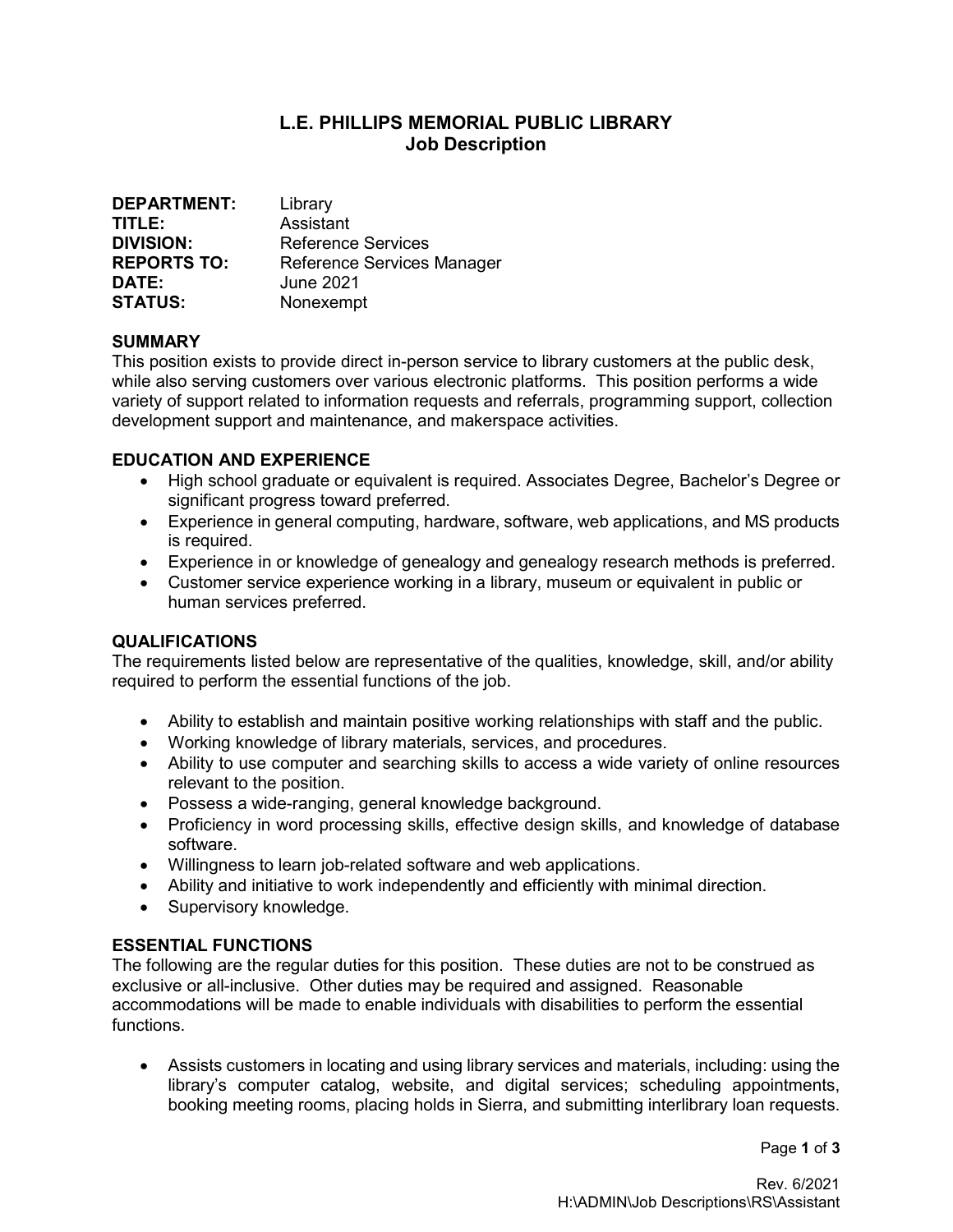- Responsible for the unit in absence of Reference Services Manager, Reference and Digital Services Librarian, and Reference Services Coordinators.
- Answers ready reference, basic reference, and directional questions in-person, online via chat, email, regular mail, and over the phone.
- Contributes to a positive, team-oriented work environment by being helpful, respectful, and approachable to both staff and the public.
- Provides Reference Services and Dabble Box program support for Coordinators, Librarians, and Manager in developing, scheduling, and delivering those programs.
- Assists customers with self-service library equipment in Reference Service area and the Dabble Box Makerspace including: computer hardware and software, databases, workstation management software, printers, 3D printers, miscellaneous makerspace equipment, scanner, photocopier, fax machine, and the Internet.
- Refers customers to community and government agencies, organizations, and services.
- Provides assistance in support of collection development and maintenance activities.
- Performs support activities for maintenance of the library website and other electronic resources.
- Provides information on library programs and registers participants.
- Responsible for maintaining a safe, secure, and orderly public space within the library building and grounds.
- Files and maintains print reference services.
- Creates documents such as bibliographies, handouts, memos, letters, and mailing lists.
- Maintains prompt, predictable, and regular physical attendance.
- Coordinates communication with custodial staff.
- Creates physical displays and blog posts to market the library's services and collection.

#### NONESSENTIAL FUNCTIONS

The following are nonessential functions for this position. Other duties may be assigned.

- Serves on library committees.
- Attends work-related webinars and workshops.

#### WORK ENVIRONMENT/PHYSICAL DEMANDS

Work involves frequent lifting and carrying of up to 10 pounds. Occasional lifting, carrying, and/or moving materials of 11-50 pounds. Work varies between sedentary (sitting) with frequent walking and standing. Occasional bending, squatting, twisting, and reaching motions.

#### LANGUAGE SKILLS

Must be able to read, write, give, follow, and comprehend verbal and written instructions. Must have effective oral and written communication skills to communicate productively with staff and customers.

### SUPERVISION/DIRECTION RECEIVED

- Reference Services Manager
- Reference and Digital Services Librarian
- Reference Services Coordinator

#### SUPERVISION/DIRECTION EXERCISED

• Pages, Reference Services

Page 2 of 3